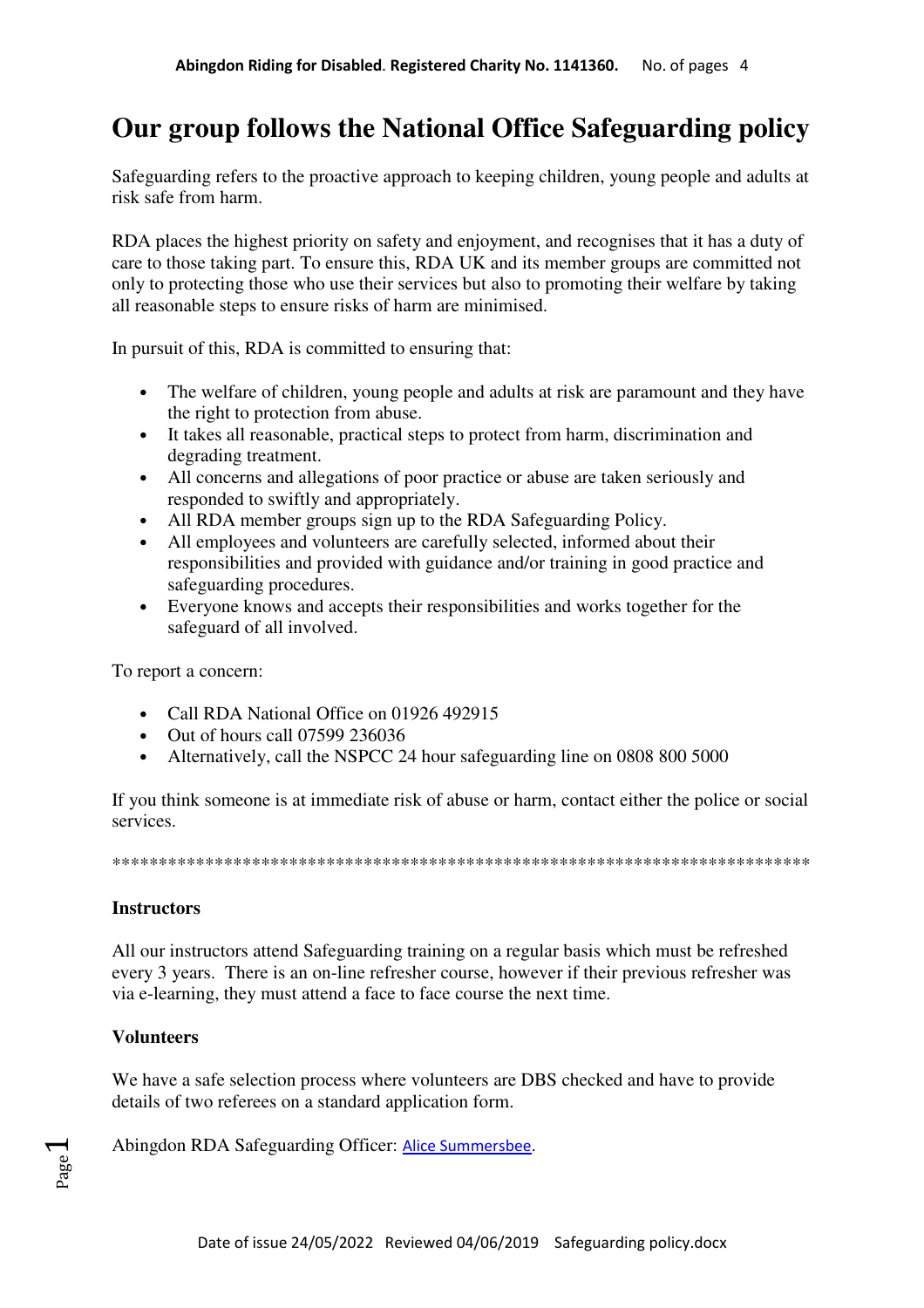# **Safeguarding Statement**

## **The purpose and scope of this policy statement**

Abingdon RDA works with children, young vulnerable adults and families as part of its activities. These include: horse/pony riding and instruction, equine related competitions and fun days. It may also include carriage driving and horse vaulting.

## **The purpose of this policy statement is:**

- To protect , young people and vulnerable adults who receive Abingdon RDA's services. This includes the children of adults who use our services.
- To provide parents, staff and volunteers with the overarching principles that guide our approach to child and adult protection. This policy statement applies to anyone working on behalf of Abingdon RDA, including senior managers and the board of trustees, paid staff, volunteers, sessional workers, agency staff and students.

## **Legal framework:**

This policy has been drawn up on the basis of legislation, policy and guidance that seeks to protect children in England.

A summary of the key legislation and guidance is available from nspcc.org.uk/childprotection.

#### **We believe that:**

- Children, young people and vulnerable adults should never experience abuse of any kind.
- We have a responsibility to promote the welfare of all children and young people and vulnerable adults, to keep them safe and to practise in a way that protects them.

#### **We recognise that:**

- The welfare of the child or vulnerable adult is paramount.
- All children and vulnerable adults, regardless of age, disability, gender reassignment, race, religion or belief, sex, or sexual orientation have a right to equal protection from all types of harm or abuse.
- Some children and adults are additionally vulnerable because of the impact of previous experiences, their level of dependency, communication needs or other issues.
- Working in partnership with children, young people, their parents, carers and other agencies is essential in promoting young people and vulnerable adults's welfare.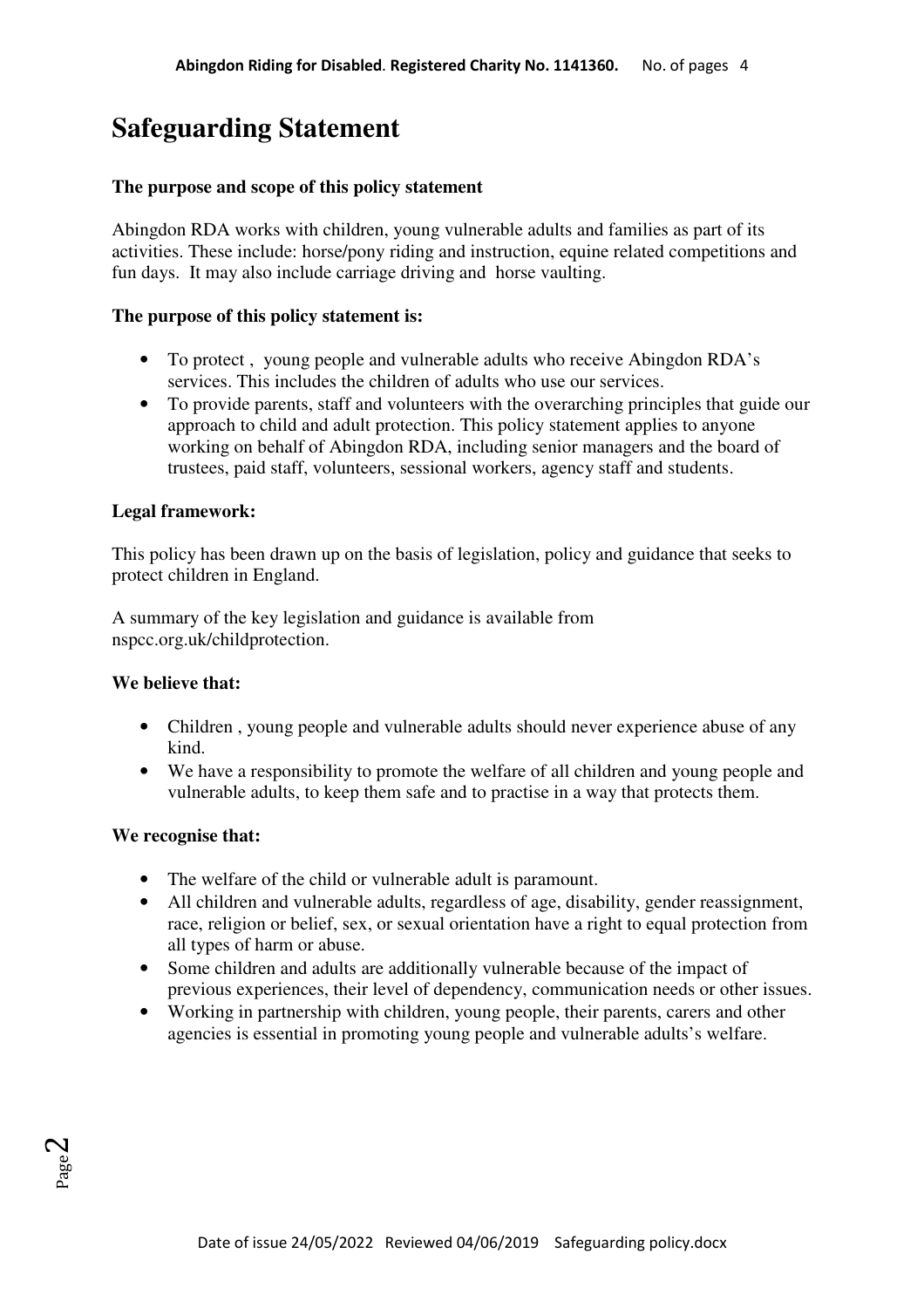## **We will seek to keep children and young people safe by:**

- Valuing, listening to and respecting them.
- Appointing a nominated safeguarding officer and a deputy safeguarding officer.
- Developing child protection and safeguarding policies and procedures which reflect best practice.
- Using our safeguarding procedures to share concerns and relevant information with agencies who need to know, and involving children, young people, parents, families and carers appropriately.
- Creating and maintaining an anti-bullying environment and ensuring that we have a policy and procedure to help us deal effectively with any bullying that does arise.
- Sharing information about child protection and safeguarding best practice with children, their families, staff and volunteers via leaflets, posters, group work and oneto-one discussions.
- Recruiting staff and volunteers safely, ensuring all necessary checks are made.
- Providing effective management for staff and volunteers through supervision, support, training and quality assurance measures.
- Implementing a code of conduct for staff.
- Using our procedures to manage any allegations against staff and volunteers appropriately
- Ensuring that we have effective complaints and whistleblowing measures in place
- Ensuring that we provide a safe physical environment for our children, young people, staff and volunteers, by applying health and safety measures in accordance with the law and regulatory guidance.
- Recording and storing information professionally and securely.

## **Bullying Policy**

Bullying of staff members, volunteers, adult and child riders and work experience pupils will not be tolerated in any form.

Bullying consists of :

- Bullying related to physical appearance
- Bullying related to physical/mental health conditions
- Physical bullying
- Emotional bullying
- Sexual bullying
- Bullying via technology, known as online or cyberbullying
- Prejudicial bullying (against people/pupils with protected characteristics)
- Bullying related to race, religion, faith and belief and for those without faith
- Bullying related to ethnicity, nationality or culture
- Bullying related to Special Educational Needs or Disability (SEND)
- Bullying related to sexual orientation (homophobic/biphobic bullying)
- Gender based bullying, including transphobic bullying

## **Whistleblowing:**